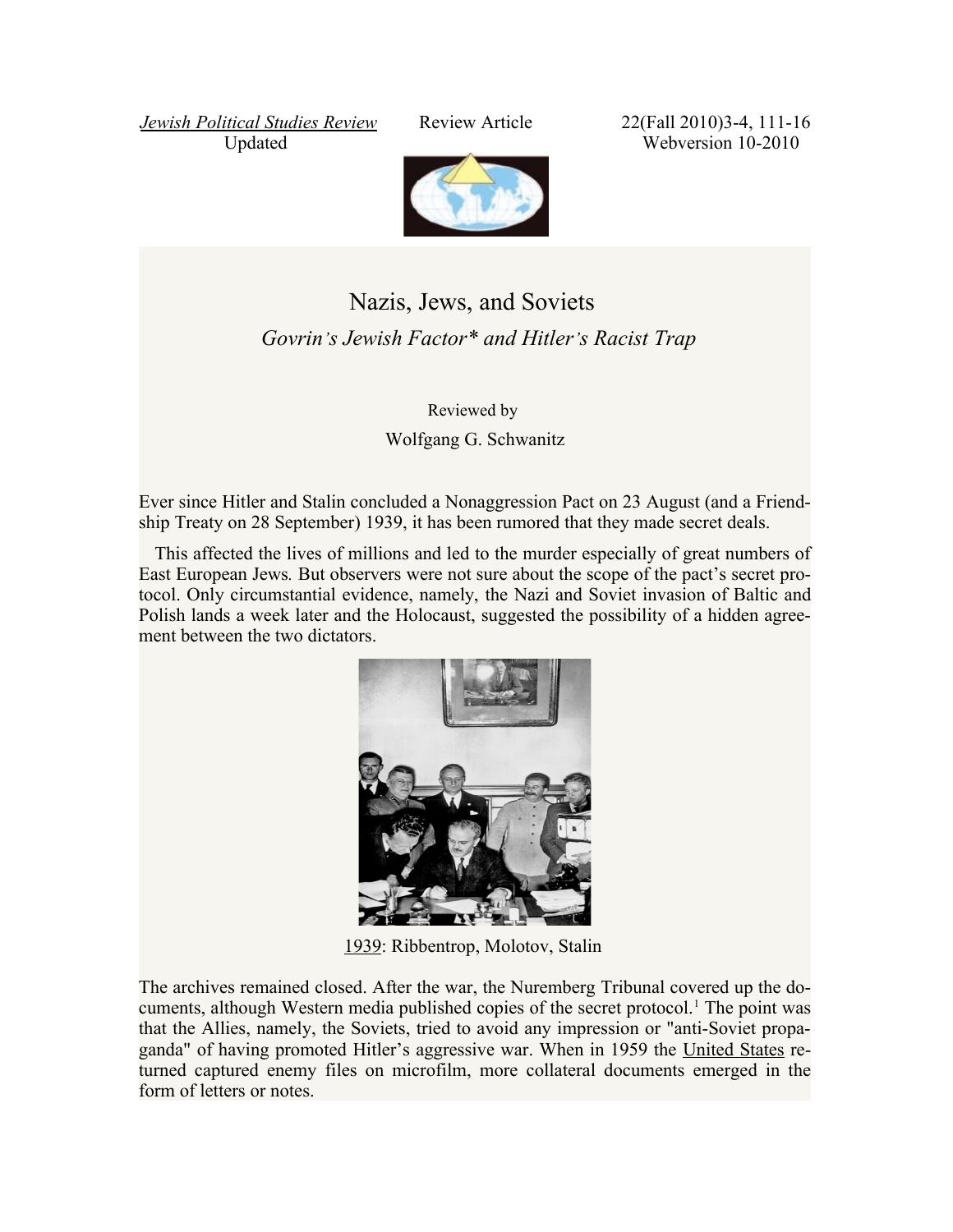Over the years, however, the Kremlin kept denying the existence of that secret protocol and other protocols. Only during the final days of the Soviet Union, under pressure from protesters in the betrayed areas of the Baltic states, Poland, and Southern Europe, and at the personal behest of President Mikhail Gorbachev, did the Soviet originals emerge. The original German text of the secret protocol is said to have been lost during the bombardment of Berlin.

Yosef Govrin provides this new background in his book on the Jewish factor in Nazi-Soviet relations. First edited in Hebrew in 1986, the Israeli historian offers his updated focus on the Jews' role in this multilateral relationship. He personally experienced Soviet evasiveness during his four decades, dating from 1953, in the Israeli foreign service, including a posting at the Israeli embassy in Moscow from 1964 to 1967. At the time that the Soviet regime fell, he was serving as ambassador to Vienna and gaining some unique perspectives on its past from this special Austrian viewpoint to European history.



1939: Stalin, Ribbentrop

### **Currying Favor with Hitler**

Before raising three basic problems for further research, which go beyond the purview of this book, a brief review of its contents and conclusions is offered here. In the chosen time frame, from the Nazis' seizure of power in 1933 until their invasion of Soviet Russia in 1941, Part one deals with the Jewish factor as seen in Berlin, and Part two presents Moscow's viewpoint. Usually books on this rare topic offer a synthesis of the interaction of both sides. Govrin's special approach here, describing each side separately, has merits too, briefly outlining each side's exclusive perspective.

The book's helpful appendices contain twelve key texts from the German-Soviet Nonaggression Pact. These include the long-hidden secret protocol via another 1939 secret protocol on restraint in mutually hostile propaganda. Also added is a text showing the Soviet refusal to accept Jewish refugees who fled from German-occupied Polish territory. Here the reader discovers just how inhumane and criminal both regimes were.

Govrin's main findings (109-11) can be summed up thus: when Hitler came to power, Stalin, setting his ideological reservations aside, tried to establish good relations with him. At the same time, the Soviets saw an emerging threat and tried to build a coalition with the democratic powers to deter the Axis, that is, Berlin, Rome, and Tokyo.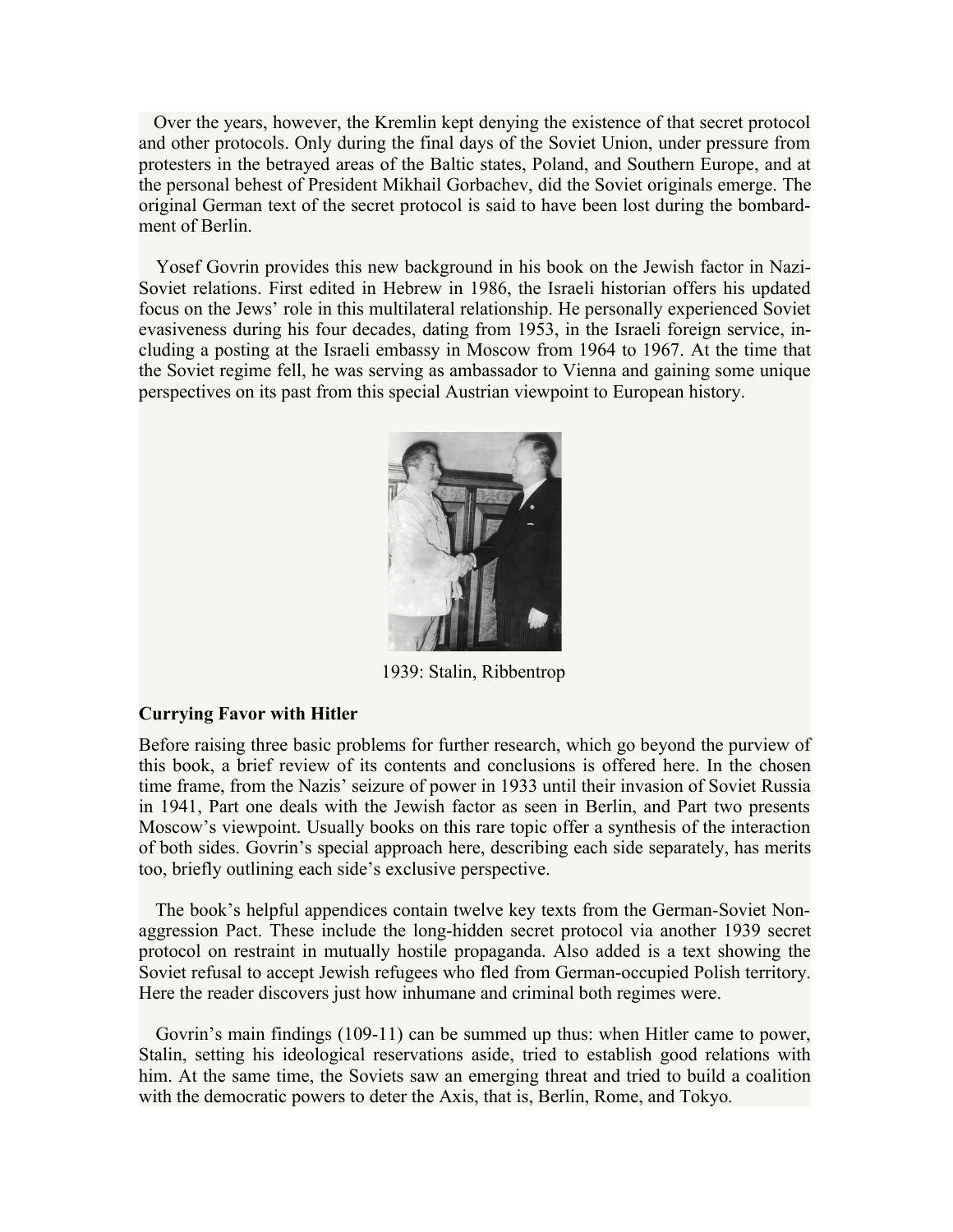Because of the ongoing distrust between the democracies and Stalin, it became clear to him that the first goal needed to be achieved quicker than the second. In choosing this route, he offered Hitler an enticement: a policy of officially and completely ignoring the Nazis' treatment of Jews. In this Stalin had a twofold aim: not to appear to Hitler as acting under Jewish influence, and not to interfere in Germany's internal affairs. Stalin permitted only one public condemnation of the Nazi policy – after the German pogrom against Jews on the so called *Kristallnacht*, 9 November 1938. Thus, the official Soviet press and Jewish policy became a function of Stalin's rapprochement with Berlin – and later of his withdrawal from it.

The murder of Red Army commanders, among them Jews, and purges in the army ranks enabled the dictator to achieve complete control of the army and to weaken anti-Nazi fervor. As Govrin notes, Hitler on occasion helped Stalin defeat his opponents. This process, the author maintains, led Hitler to conclude that Stalin was guiding his regime in a more nationalist direction.



 Saint Basilius Cathedral at the Red Square today: nearby at the Kremlin the 1939 Nazi Soviet Nonaggression Pact and the Secret Protocol were signed

Here, then, are Govrin's main points: Stalin's murder of leading Jews since mid-1937 (the Communist party's newspaper *Pravda* asserted that like Judas they sold themselves for fascist coins and silver), or the sidelining of international-socialism proponents like Maksim M. Litvinov in May 1939, was aimed at demonstrating to Hitler less Bolshevism and more nationalism, hence a greater ideological compatibility that enabled Hitler to turn – first – against the Western democracies.

Moreover, keeping silent over the Nazi atrocities and portraying the Nazis as faithful allies of the Soviets facilitated a stronger blow to the unprepared Jewish populace in the soon-to-be-occupied areas. Finally, while in Hitler's mind Jews occupied a central place in his policy toward Moscow, for Stalin they played a more tactical role in his policy toward Berlin.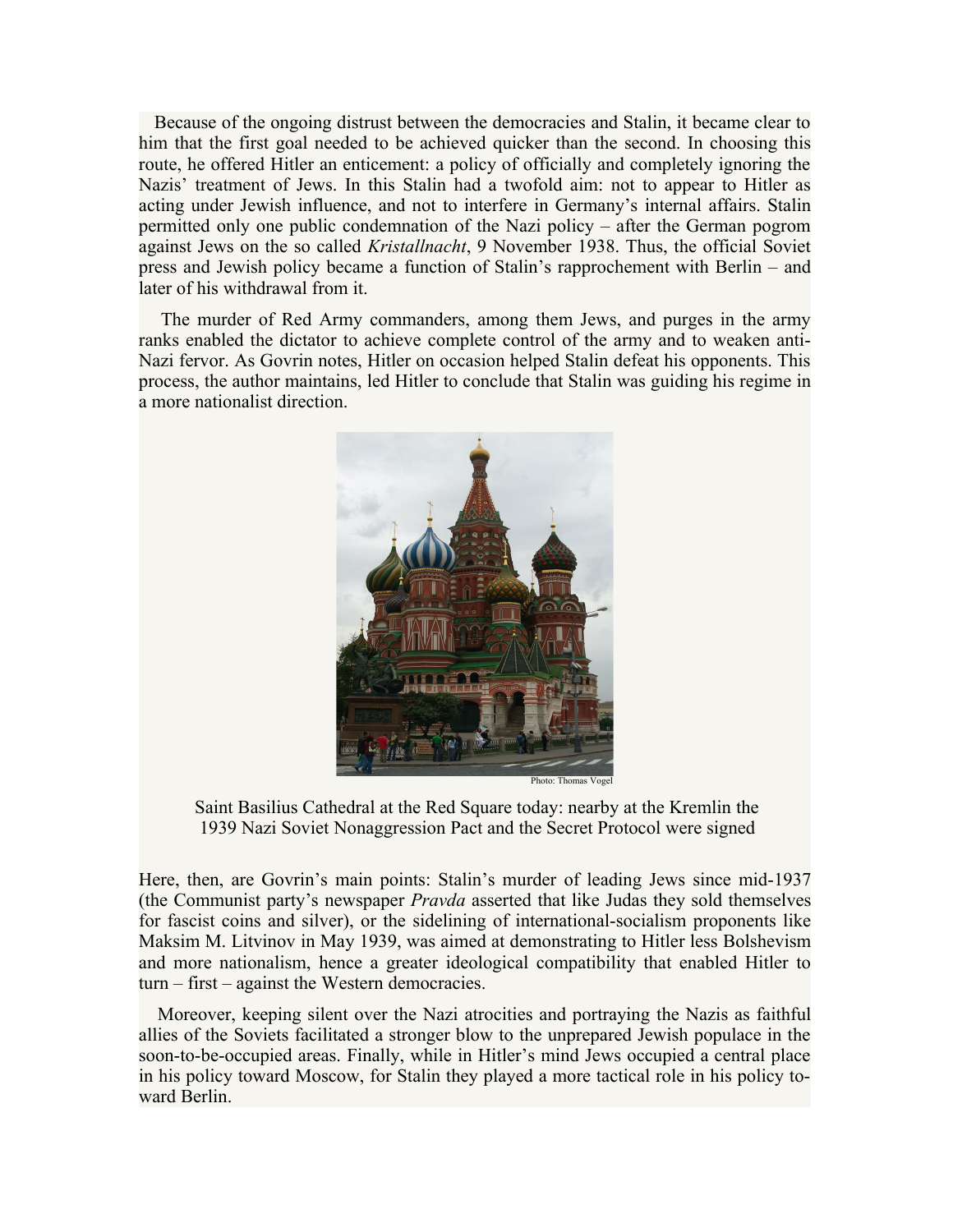#### **Three Problems**

Thanks to the author's deep, detailed historical knowledge and his precise general conclusions, this book is a good read, while raising three problems.

 First, there was certainly a "Jewish factor" in the Nazi-Soviet relations. Jews as transnational groups, however, were not only a factor; they were also actors who had various national and global organizations. Although the Nazi and Soviet totalitarian regimes had destroyed most of the independent Jewish organizations in their countries, in the Soviet case to a somewhat lesser degree, the reader would like to learn more about Jewish organizations' countermoves and reactions globally, and in the [European,](http://hsozkult.geschichte.hu-berlin.de/rezensionen/type=rezbuecher&id=11948) [Middle Eastern,](http://www.trafoberlin.de/pdf-dateien/2010_01_19/Goetz Nordbruch Hitler in the Levant.pdf) and [American](http://www.trafoberlin.de/pdf-dateien/2010_06_16/Richard Breitman McDonald Papers.pdf) spheres. Although this does not fall within the scope of one book, presenting the Jews only as a factor and not as actors gives an all too passive and somewhat distorted picture.

Second, Govrin makes another important observation (11), namely, that while Hitler never saw Jews as an exclusive enemy (as one of Govrin's hypothesis claims [5]), he "elevated" them as the eternal force behind all worldwide evil. It was his openly professed policy to single them out as the people's enemy; more than one foe would confuse the masses: "Never show the masses two or more opponents, since this leads to a total disintegration of their fighting power."<sup>2</sup> Hence, for example, Hitler used the conflated term "Judeo-Communist Empire."

Moreover, he invented Jews as a "race of Semites," connoting that one's race is something one cannot escape or alter. Thus he could present a racist, "inescapable" rather than mere ideological, justification for his hostility. Of course, an anti-Jewish hatred preceded Hitler but not a "racial theory" on this social-Darwinist magnitude.

As he realized it in World War One with the [Armenians,](http://www.trafoberlin.de/pdf-dateien/2010_06_16/Meir Litvak Esther Webman Arab Responses.pdf) Hitler wanted to sacrifice another stateless minority group, feeding the lust for scapegoats and vengeance. In reality, no such "race of Jews or Semites" existed; even in Hitler's days there was only one human race. Although Hitler did not have a good formal education, he knew this.<sup>3</sup> Even if there were a race, no such large group of individuals could have had common attributes of the "cosmic evil" as Hitler assigned to them.

This indicated his level of evil and madness. Moreover, from his Vienna years he learned that Jews, all the more in the Diaspora, never constituted a single "race" in an anthropological sense. Nevertheless, he concluded that the mistake of his forerunners was to base "the anti-Semitism on religious instead of racial knowledge." The former type of anti-Semitism, so he calculated, was bound to be incomprehensible. The "recruiting power" of that idea was limited almost exclusively to some narrow intellectual circles: a "sham anti-Semitism."<sup>4</sup>

Acting as a failed, jailed and isolated man when he developed this main theme in his book of 1924, Hitler falsely but intentionally categorized Jews as "race," so as to posit himself as the "superior anti-Semite," the "master Aryan," and them as "inferior Semites" though they had often "only" a faith in common. Lacking the factual evidence of an actual "race," it was no coincidence that he also spoke of a "mental race" (9).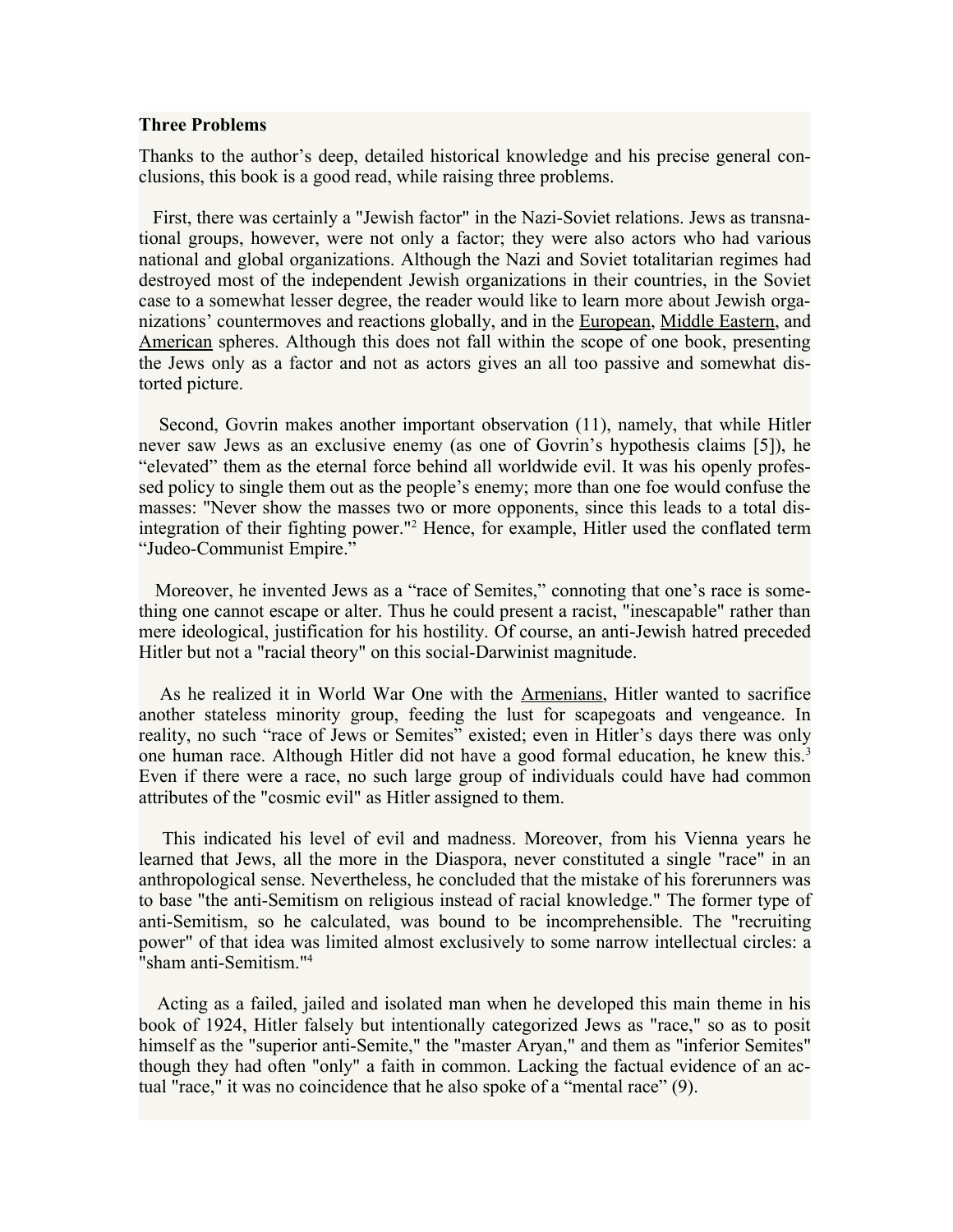Hitler's racist-ideological world-view originated in the years of his socialization in Austria-Hungary and in the decade thereafter in Germany. Another decade further on, in 1941, he recalled that "anti-Semitism" in Vienna could never have any foundation but a religious one; from the standpoint of race, half of the population there was not German. A year later he stressed that only in Germany, acting on behalf of a real or imagined majority, was he able to base his hatred of Jews on a racist-ideological foundation for "fourfifths of our people are of Germanic race."<sup>5</sup>

Although the notion of "race" differed in countries and times--before World War Two, for instance, the British often associated groups with this word that in other lands would be considered nationalities such as English, Welsh, Irish and Scottish--, Hitler's racist approach constituted his most effective trap. In it the demagogue found his most powerful "recruiting idea" for manipulating a majority. Govrin aptly notes Hitler's statement: "If the Jews did not exist, we would have to invent them" (7).

And yet Hitler's racist trap of "Jews as unworthy subhuman race" is still endlessly repeated, even up to the present. Whenever academics use the term anti-Semitism, even in its modern consensus meaning, they again open the door to mislead the less informed toward Hitler's racist distortion. What was crucial, as Govrin argues, was not Hitler's awareness of either emotional or "rational" anti-Semitism, but his will to destroy the enemy as a "race" that thus could not escape its fate. In a globalized world, however, and particularly one where the Middle East plays a major role, a nonsensical term such as "anti-Semitism" is even more pernicious. Is it not high time to close Hitler's genocidal trap and finally get rid of it?

Third, Govrin mentions (5) that Hitler told the Grand Mufti of Jerusalem, al-Hajj [Amin](http://www.trafoberlin.de/pdf-Neu/Amin al-Husaini and the Holocaust.pdf) [al-Husaini,](http://www.trafoberlin.de/pdf-dateien/2009_04_19/Wolfgang G Schwanitz Sheik And Shoah.pdf) that his fight against Jews extended to England and Russia. Although, Hitler explained to this cleric in late 1941, there was a difference between capitalism and communism, the Jews behind those "citadels of Jewry" were pursuing a common goal. Thus, along with his racist justification, Hitler also claimed ideological reasons for struggling against the Jews.

This duality of racism and ideology made his hatred of Jews more complex, more difficult to explain and deal with. Just as his racism included Slavs and other groups, his National Socialism contained a range of collectivistic and anticapitalistic elements that not only provided a potential bridge to Stalin's own type of national socialism but are attractive to more recent totalitarian movements, and hold the potential for forging new [global](http://www.trafoberlin.de/pdf-dateien/Fritz Grobba Germany Middle  East.pdf) [coalitions.](http://www.trafoberlin.de/pdf-dateien/2010_06_16/Gerald Steinacher Nazis.pdf)

#### **An Ongoing Danger**

The excellence of Govrin's book lies in his rich analysis, from the various viewpoints, of the dictators in Moscow and Berlin. Both harbored a secret admiration for the other. The Soviet dictator trusted Hitler even more than his own Soviet people. The book inspires the reader to compare further the claims and the functioning of the two totalitarian systems of the recent century.